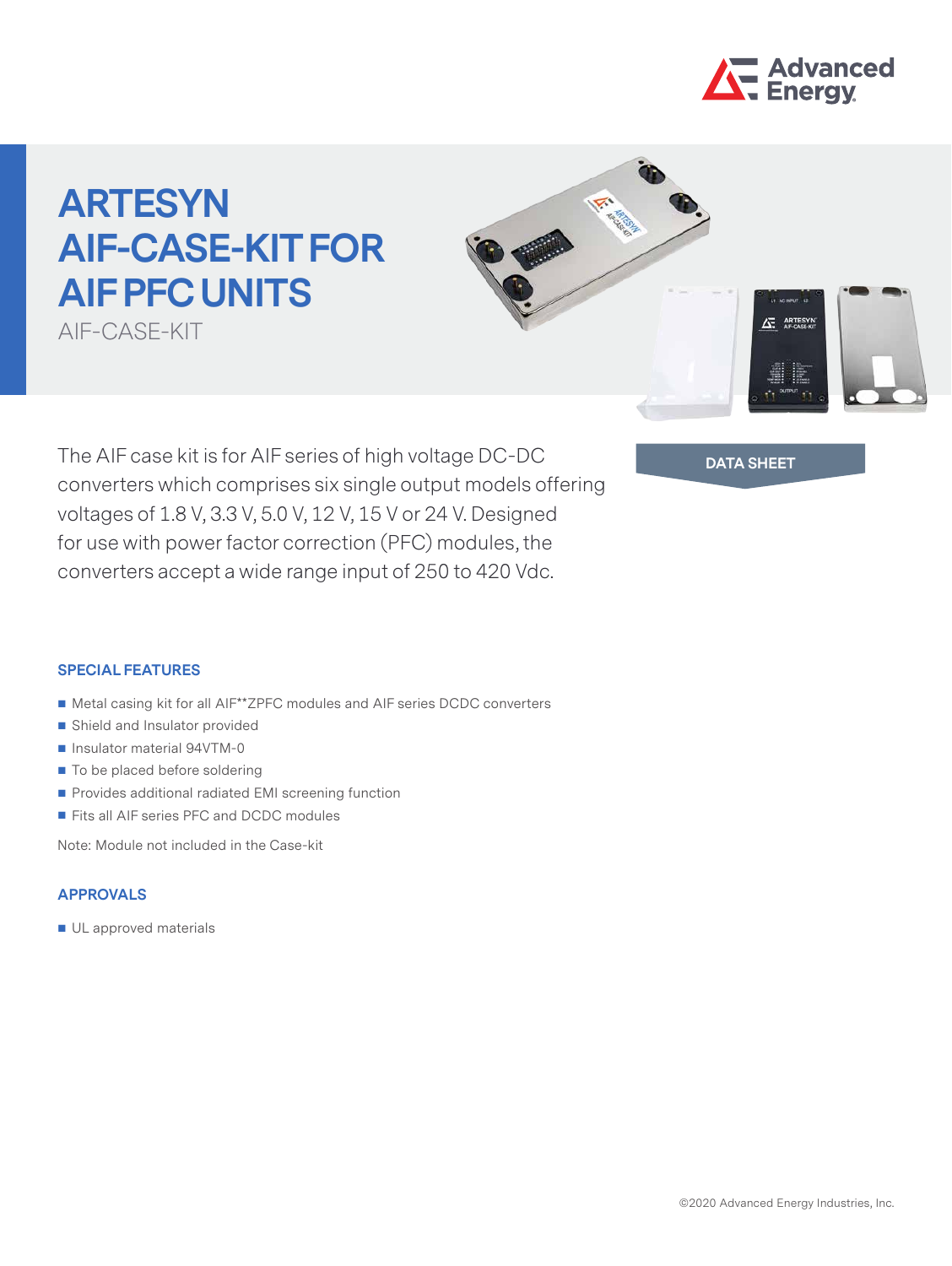## **AIF-CASE-KIT**

## **TECHNICAL DATA**

| <b>Mechanical Specifications</b>         |                        |  |
|------------------------------------------|------------------------|--|
| To fit all AIF full brick series Pin-out | Compliant              |  |
| To fit all AIF full brick series Pin-out | $116.8$ m $(4.6$ inch) |  |
| Module Height                            | 12.7 mm (0.5 inch)     |  |
| Module Width                             | 60.96 mm (2.4 inch)    |  |

| <b>Ordering Information</b> |                                   |                         |  |
|-----------------------------|-----------------------------------|-------------------------|--|
| Model                       | PFC Unit compatibility            | DCDC unit compatibility |  |
| AIF-CASE-KIT                | AIF04ZPFC*.**L,<br>AIF06ZPFC*.**L | AIF*****.**L            |  |

Note,